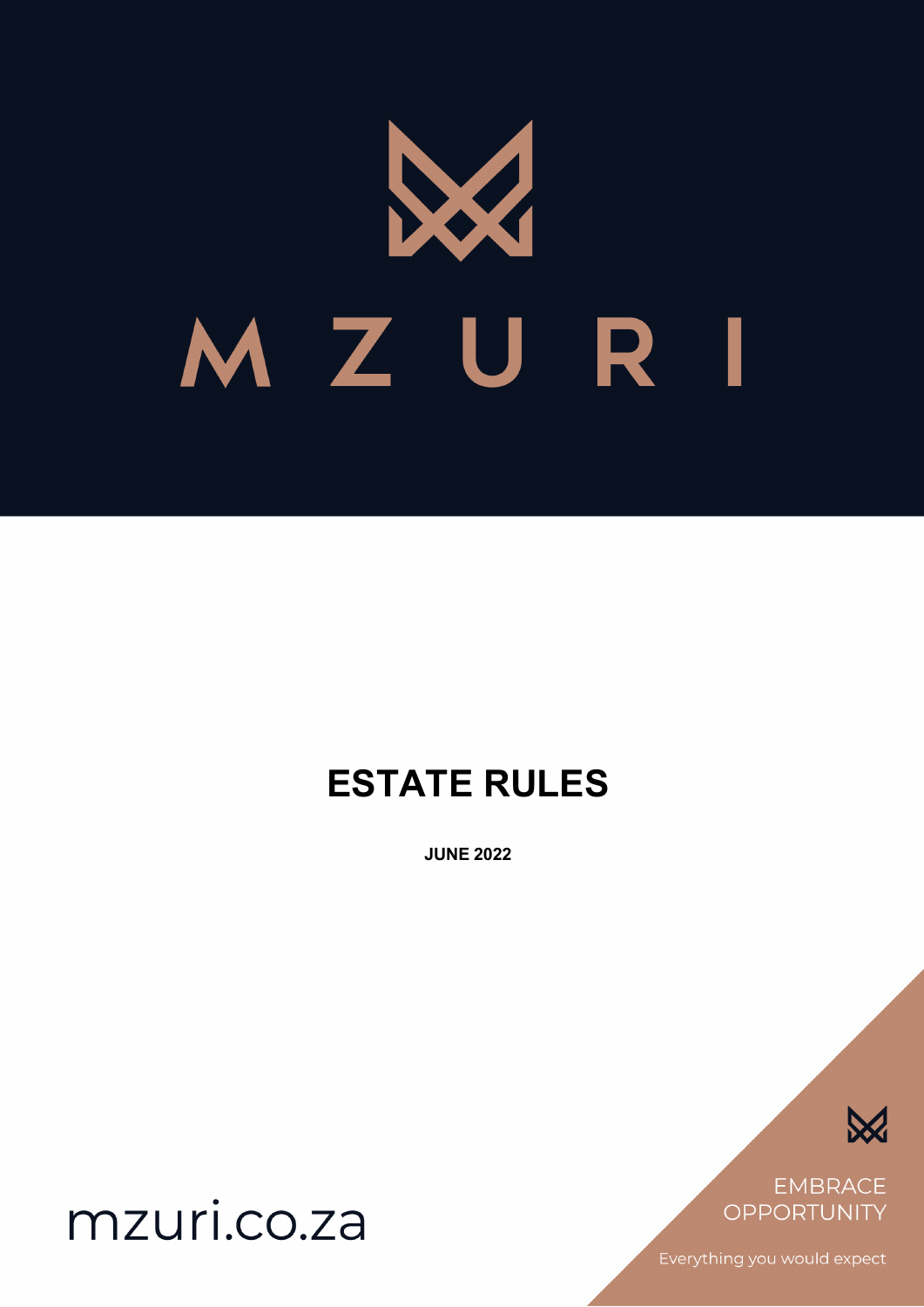|                | <b>ESTATE RULES</b>                                                               | 1              |
|----------------|-----------------------------------------------------------------------------------|----------------|
|                | <b>MZURI - ESTATE RULES</b>                                                       | $\overline{2}$ |
| 1.             | <b>PETS</b>                                                                       | 3              |
| 2.             | <b>LAUNDRY</b>                                                                    | 3              |
| 3.             | <b>REFUSE REMOVAL</b>                                                             | 4              |
| 4.             | COMMON PROPERTY, UNITS AND ERVEN                                                  | $\overline{4}$ |
| 5.             | PARKING BAYS, MOTOR VEHICLES, USE OF ROADS, DRIVEWAYS AND PARKING<br><b>AREAS</b> | 4              |
| 6.             | <b>WHEEL CLAMPING</b>                                                             | 5              |
| 7 <sub>1</sub> | <b>SECURITY</b>                                                                   | 6              |
| 8.             | <b>SATELLITE TV</b>                                                               | 6              |
| 9.             | <b>WINDOW CLEANING</b>                                                            | 6              |
| 10.            | <b>CURTAINS AND BLINDS</b>                                                        | 6              |
| 11.            | <b>GARDENS</b>                                                                    | $\overline{7}$ |
| 12.            | BEHAVIOUR OF MEMBERS, RESIDENTS AND GUESTS                                        | $\overline{7}$ |
| 13.            | <b>INDEMNITY AND GENERAL PROVISIONS</b>                                           | $\overline{7}$ |
| 14.            | <b>SIGNS AND NOTICES</b>                                                          | 8              |
| 15.            | <b>LITTERING</b>                                                                  | 8              |
| 16.            | STORAGE OF FLAMMABLE MATERIAL AND OTHER DANGEROUS ACTS                            | 8              |
| 17.            | <b>ERADICATION OF PESTS</b>                                                       | 8              |
| 18.            | ACCESS CONTROL, DELIVERY AND MOVING                                               | 8              |
| 19.            | <b>LETTING OF UNITS</b>                                                           | 9              |
| 20.            | <b>NUMBER OF OCCUPANTS</b>                                                        | 9              |
| 21.            | <b>DOMESTIC EMPLOYEES</b>                                                         | 9              |
| 22.            | <b>SIGNAGE</b>                                                                    | 10             |
| 23.            | <b>FUNCTIONS, NUISANCE</b>                                                        | 10             |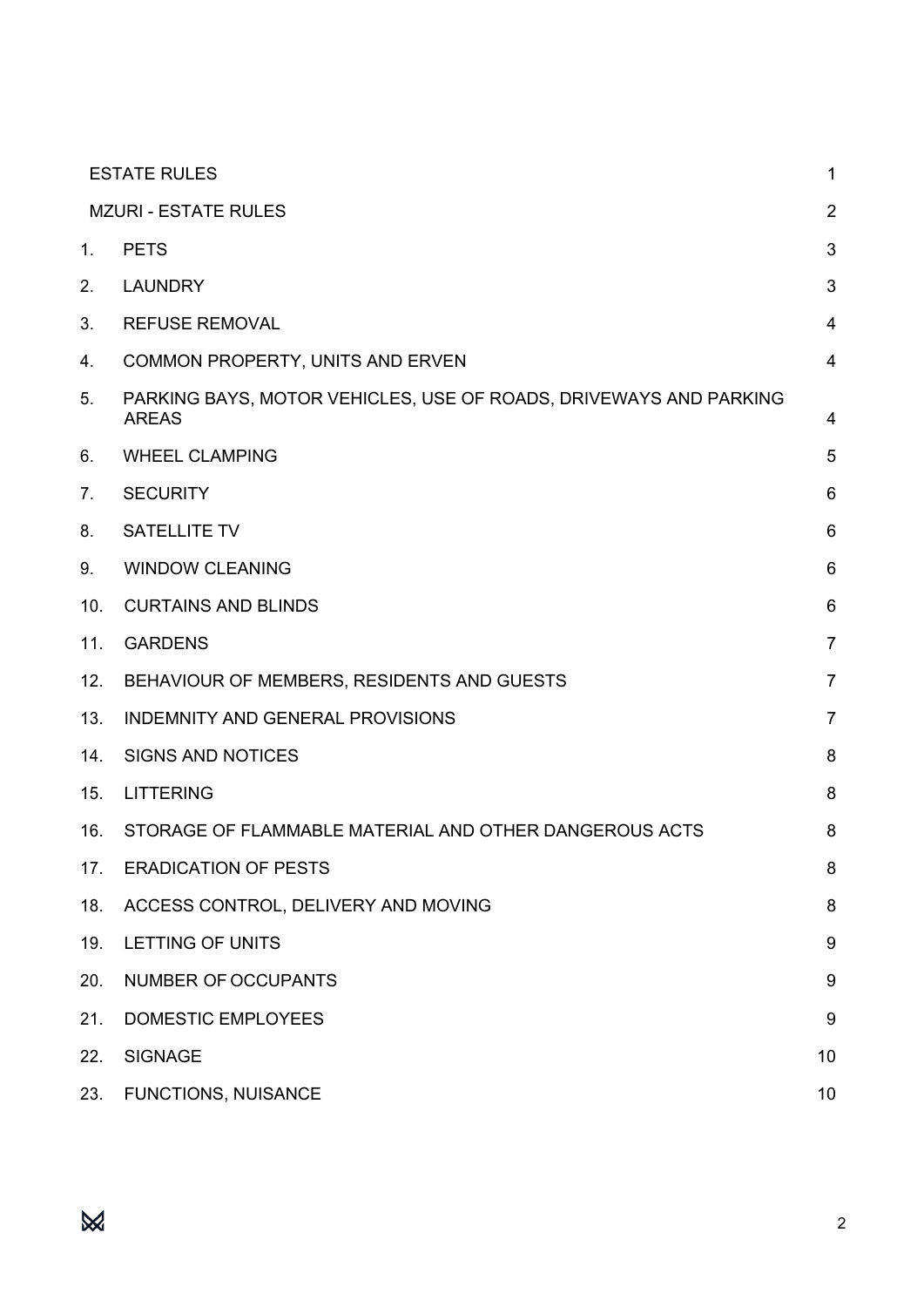## **MZURI ESTATE RULES**

These Estate Rules are made in terms of clause 28 of the Constitution.

All terms, phrases and words in the Constitution shall apply herein as if specifically incorporated.

## **1. PETS**

- 1.1. A Member of an Erf shall not, without the consent in writing of the Committee which approval may not unreasonably be withheld and may be subject to reasonable conditions imposed by the Committee or keep any animal, reptile or bird ("Pets") in an Erf or on the Common Property - such conditions shallautomatically include the following conditions:
	- 1.1.1. All Pets are required to be registered with the City of Cape Town, as requiredby the applicable municipal by-law.
	- 1.1.2. Dogs shall not be allowed on the Common Property unless they are on aleash and accompanied by the dog's owner;
	- 1.1.3. Dogs and cats must be neutered or spayed and proof thereof provided to the applicable Precinct Committee;
	- 1.1.4. Dogs and cats must wear a collar with a tag indicating the name and ownerscontact details;
	- 1.1.5. Dogs and cats must have all inoculations and vaccinations up to date andsigned by a reputable vet or SPCA;
	- 1.1.6. No dog breeds which, in the reasonable view of the Committee, are seen as aggressive.
- 1.2. A Member or Resident suffering from a disability and who reasonably requires a guide, hearing or assistance dog must be considered to have the Committee's consent to keep that animal in an Erf and to accompany it on the Common Property.
- 1.3. Members or Residents keeping Pets permitted in terms hereof shall ensure that suchPet(s) do not foul the corridors, entrances or any other part of the Common Propertyor otherwise cause any nuisance to other Members or Residents.
- 1.4. The Committee shall be entitled to revoke a Member or Resident's consent in terms of this clause in the event that such Pets, at the discretion of the Committee, become a nuisance to other Members or Residents or to withdraw an approval given in terms of this clause 1 in the event of a breach of such conditions asmay be prescribed.

## **2. LAUNDRY**

Members or Residents shall not be entitled to hang their laundry on any partof any building or the Common Property so as to be visible from outside the buildings or from any other Erf.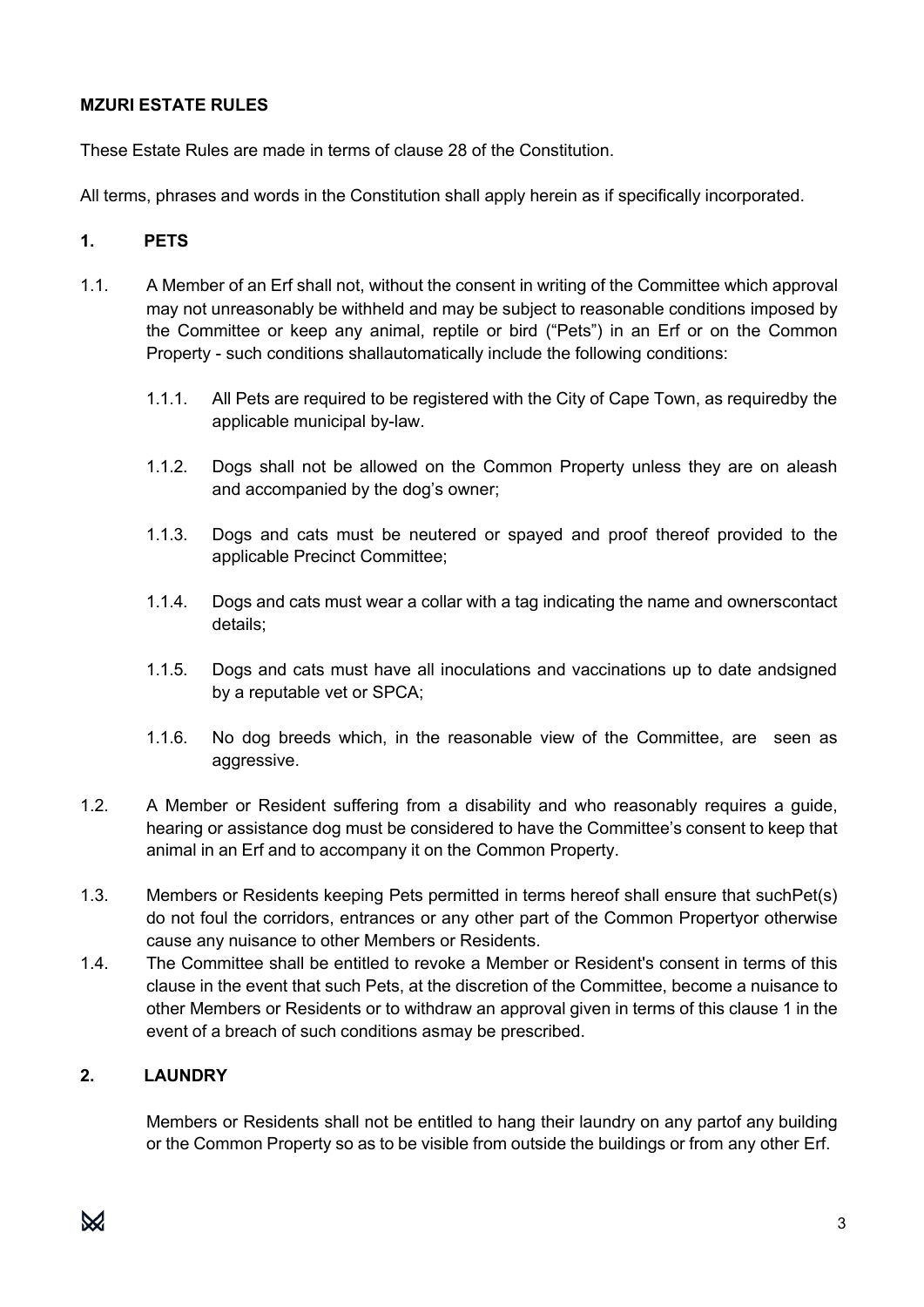## **3. REFUSE REMOVAL**

- 3.1. A Member or Resident of an Erf shall:
	- 3.1.1. Maintain in a hygienic and dry condition, a receptacle for refuse within his Erf, his exclusive use area or on such part of the Common Property as may be authorised by the Committee in writing;
	- 3.1.2. Ensure that before refuse is placed in such receptacle it is securely wrapped,or in the case of tins or other containers, completely drained and that all refuse is placed in a suitable refuse bag; and
	- 3.1.3. For the purpose of having the refuse collected, place such refuse bag withinthe area designated for refuse bags, within the refuse bins provided.
- 3.2. A Member or Resident may not leave refuse anywhere on the Common Propertyexcept in the designated area for refuse collection and in the refuse bins provided.
- 3.3. The collection and removal of domestic and garden refuse is under the control of theLocal Authority and is carried out at times and frequencies, and in a manner, determined by them. On prescribed days and times, the refuse bags must be placedby the Resident on the sidewalk outside the Unit or Erf ready for collection. Refuse bags may not be placed on the sidewalk on any other day nor be left out overnight.
- 3.4. Garden refuse may be put out with domestic refuse but in specially marked bags in accordance with the Local Authority's requirements.
- 3.5. Removal of refuse of such size or nature that it cannot be removed by the normalservice, shall be the responsibility of the Member at its cost.
- 3.6. Burning of garden (or other) refuse is not permitted in the Estate.
- 3.7. No animal carcass may be buried in the Estate.

## **4. COMMON PROPERTY AND ERVEN**

4.1. A Member or Resident of an Erf used for residential purposes shall not place or do anything on any part of the Common Property, including, patios, stoeps, and garden terraces which, in the discretion of the Committee, is aesthetically displeasing or undesirable when viewed from the outside of the Erf.

## **5. PARKING BAYS, MOTOR VEHICLES, USE OF ROADS, DRIVEWAYS AND PARKING AREAS**

- 5.1. A Member or Resident:
	- 5.1.1. Shall observe road signs and any other signs deemed necessary on the Common Property and in any parking area;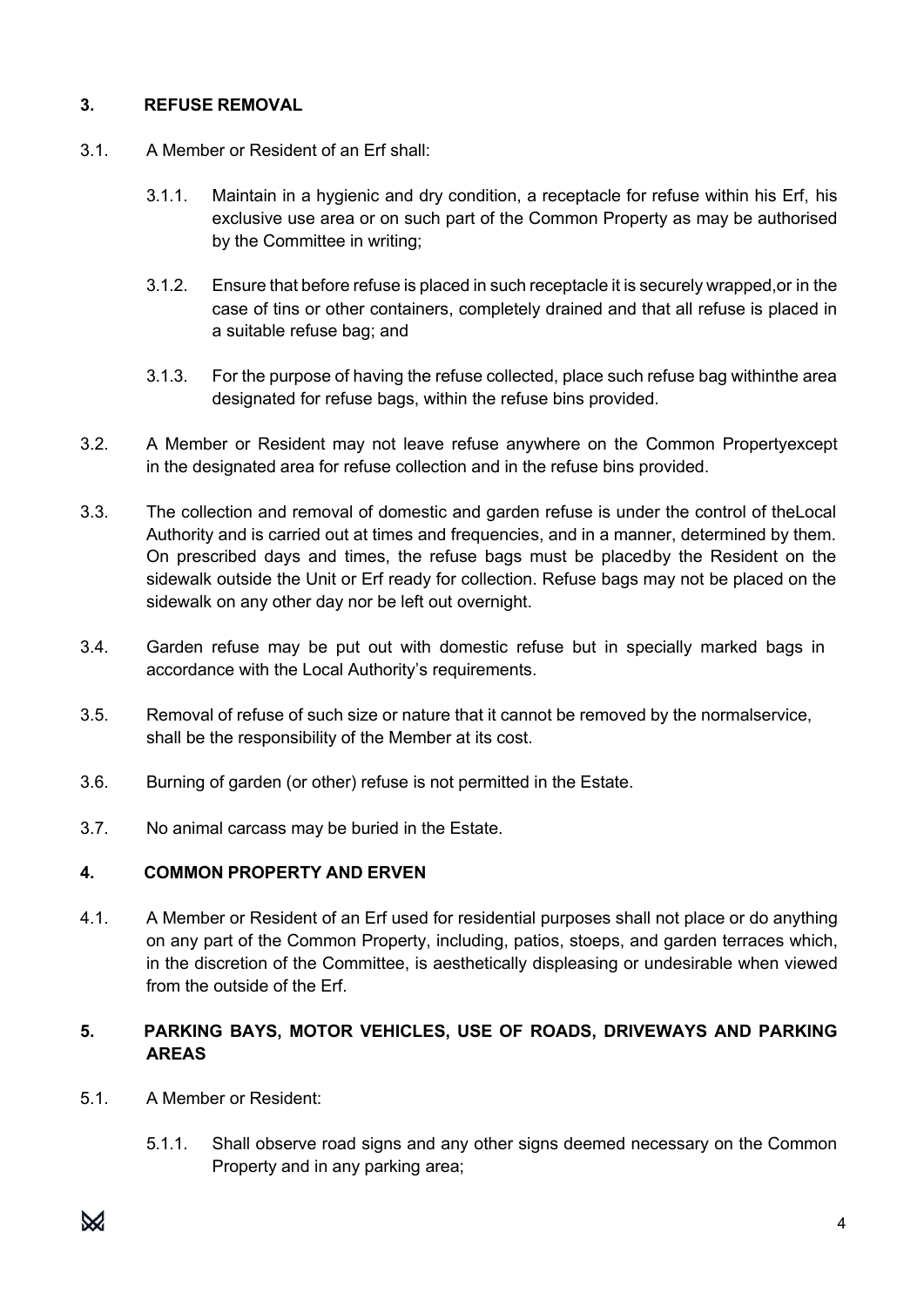- 5.1.2. May not drive their vehicles within the Common Property and parking areasin any manner which creates a nuisance or is considered by the Committee not to be in the interests of safety;
- 5.1.3. May not allow any unlicensed person to drive any vehicle anywhere in the Estate;
- 5.1.4. May not sound hooters anywhere in the Estate other than in the case of an emergency; and
- 5.1.5. Ensure that visitors and guests also comply with this clause 5.
- 5.2. Vehicles that appear not to be roadworthy may not be parked in a parking bay or on the Common Property other than for such short periods as may be approved by the Committee, and with their prior written consent.
- 5.3. Vehicles are parked at the Members or Residents' own risk and the Association shallnot be responsible for any loss or damage which a Member or Resident may suffer, howsoever arising including arising from negligence.
- 5.4. The Members or Residents upon whom the rights of exclusive use and enjoyment ofa parking bay or bays have been conferred may not erect carports, shadeports or other structures on the parking bays, without the prior written consent of the Committee or Town Planning Committee.

## **6. WHEEL CLAMPING**

- 6.1. The Committee may, when a vehicle is found to be parked on the Common Property contrary to the provisions of the Constitution or these Rules, clamp the wheelof such vehicle in order to prohibit the driver of the vehicle from leaving the scheme prior to paying a release fee as set out in this rule.
- 6.2. In compliance with the provisions and the intention of this clause, a Member or Resident ("the transgressor") shall allow the Committee, through the actions taken by the Estate's security to clamp the wheel of any vehicle parked in the Estateas referred to in clause 6.1.
- 6.3. The Committee shall ensure that security is available at all times during the dayand night to remove a clamp in compliance with the following conditions:
	- 6.3.1. The Committee shall instruct security not to remove a clamp on any vehicle without the transgressor paying the necessary release fee to security,as determined by Members from time to time at the annual general meeting.
	- 6.3.2. Once the release fee is presented to security, it shall present the transgressor with the necessary invoice as proof of payment of the release fee and remove the clamp on the vehicle.
	- 6.3.3. The Committee shall erect prominent signs, advising all persons entering theEstate that the wheel of a vehicle will be clamped if the vehicle is parked without the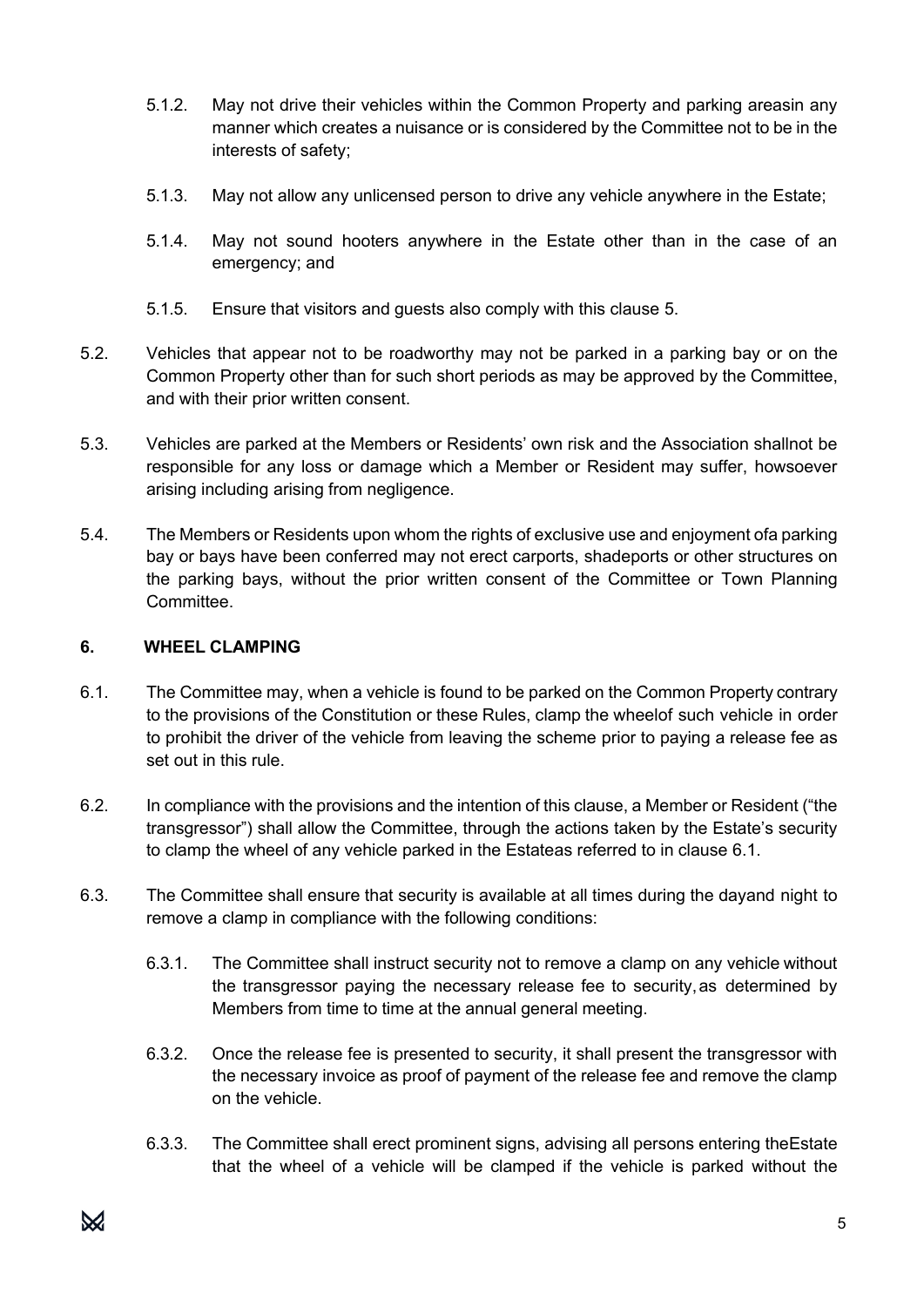necessary consent in any parking bay or on the CommonProperty, in other words contrary to the provisions of this Constitution, and that a release fee is payable to security prior to the clamp being removed.

6.4. The Committee may make further regulations for the practical implementation of this clause 6, which regulations may not be inconsistent with any of the provisions of the Constitution or these Rules.

# **7. SECURITY**

- 7.1. Access to and egress from the Estate shall be controlled and monitored through accesscontrolled security systems which may include CCTV cameras and access card and / or disk systems.
- 7.2. The Committee may from time to time make regulations, not inconsistent with any ofthe provisions of the Constitution or these Rules, in regard to the access control security systems including the management and use thereof and the recovery of costsof the systems from the Members.
- 7.3. Resident-access cards or disks may not be used by any person other than a Member or authorised Resident of an Erf. A Resident will only be authorised to obtain an access card or disk upon receipt of the lease or other agreement that has been entered into between the Member and Resident.
- 7.4. A Member or Resident shall register his domestic worker/s for purposes of a domesticworker access card or disk, the costs of which registration and card shall be borne bythe Member or Resident concerned.

## **8. SATELLITE TV**

- 8.1. A Member or Resident shall be allowed to install the required decoder equipment in his Erf to connect to the communal satellite dish to receive satellite TV, the subscription costs of which shall be for the account of the Member or Resident.
- 8.2. A Member or Resident may not install any satellite dish / antennae / radio antennae anywhere in the buildings on the Estate, whether in the Erf or on the CommonProperty, without the prior written consent of the Committee having been obtained.

## **9. WINDOW CLEANING**

Members or Residents shall clean their own windows.

## **10. CURTAINS AND BLINDS**

A Member or Resident may only hang curtains and/or blinds where the blinds or the lining of curtains are beige or off-white.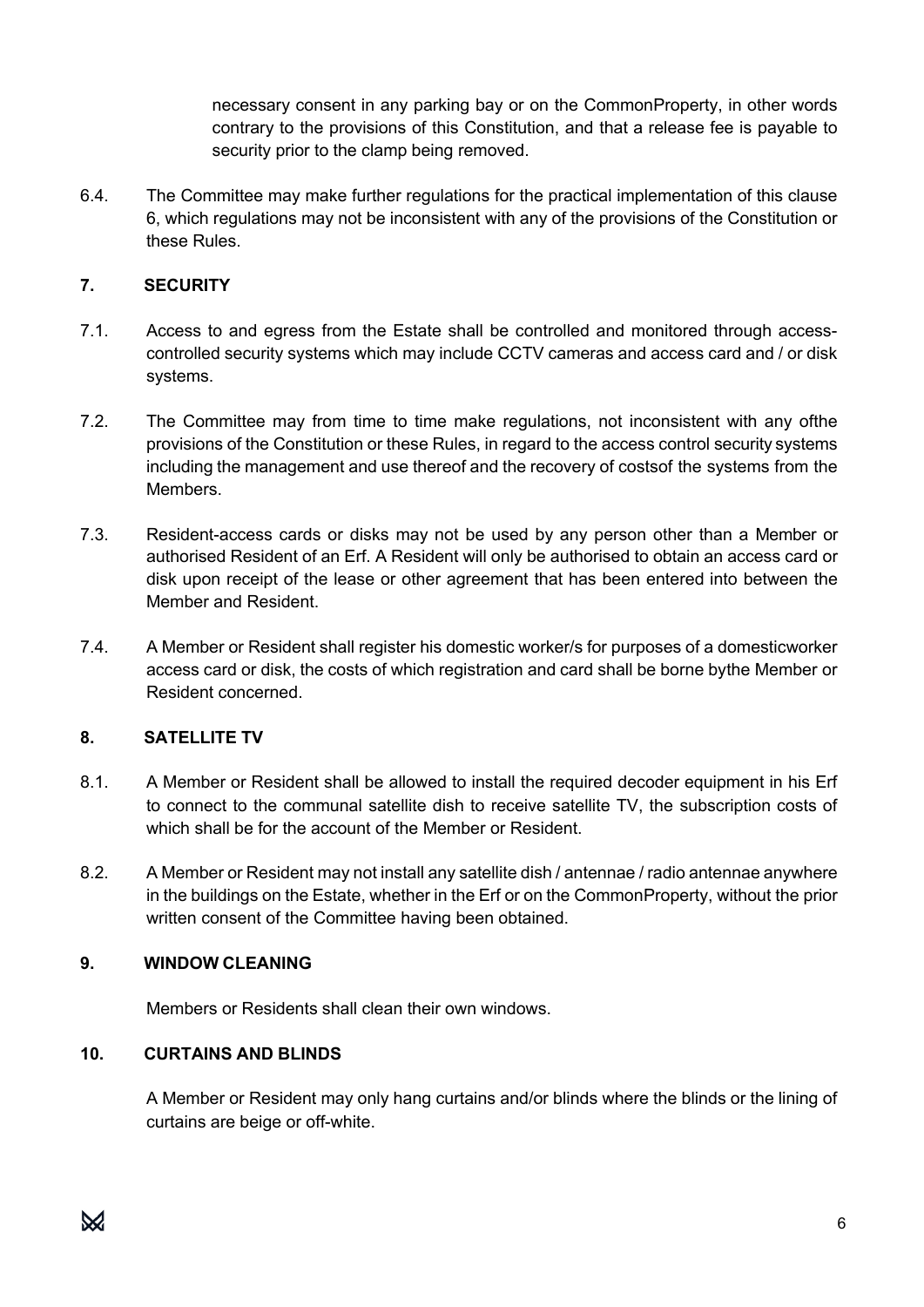# **11. GARDENS**

- 11.1. Members or Residents may not remove any shrub, tree or plant from the Common Property.
- 11.2. All garden maintenance contractors must be approved by Association.
- 11.3. Garden contractors may only work within the cadastral boundary of the Member's Erf.
- 11.4. Mowing of the verges is done by the Association's Garden maintenance contractors.
- 11.5. No private gardeners are permitted to work on Sundays and Public Holidays.

## **12. BEHAVIOUR OF MEMBERS, RESIDENTS AND GUESTS**

- 12.1. All Members and Residents shall ensure that their use of the Erf and of the Common Property and its facilities is at all times conducted in such a manner as not to:
	- 12.1.1. cause a nuisance, disturbance or inconvenience or annoyance to any other Member or Resident, particularly in the form of loud music, radio or TV or irritable audible noisome sound.
	- 12.1.2. detrimentally affect the rights and interests of other Members or Residents.
- 12.2. Members and Residents shall be responsible for the behaviour of their children and guests and shall be liable for any damage caused by them. Any damage caused by such children or guests shall be repaired at the cost of the Member or Resident concerned, within 14 days of notice by the Committee, to the satisfaction of the Committee.
- 12.3. If the Member fails to repair the damage as set out in this clause 12, the Committee shall be entitled to affect the necessary repairs and recover the costs thereof from theMember involved by adding the costs to the levy statement of the Member.

## **13. INDEMNITY AND GENERAL PROVISIONS**

- 13.1. The Association, Committee, and any other Committees, its employees and / or its agents shall not be liable for:
	- 13.1.1. any injury or loss or damage of any description which any Member or Resident of a Erf or any member of his family, his employee or servantor his relative, friend, acquaintance, visitor, invitee or guest may sustain, physically or to his or their property, directly or indirectly, in or about the Common Property or in the individual Erf by reason of any defect in the communal area, its amenities or for any act done howsoever arising or for any neglect on the part of the Committee, employees, servants, agents or contractors; or
	- 13.1.2. for the receipt or the non-receipt and delivery or non-delivery of goods, postal matter any other property.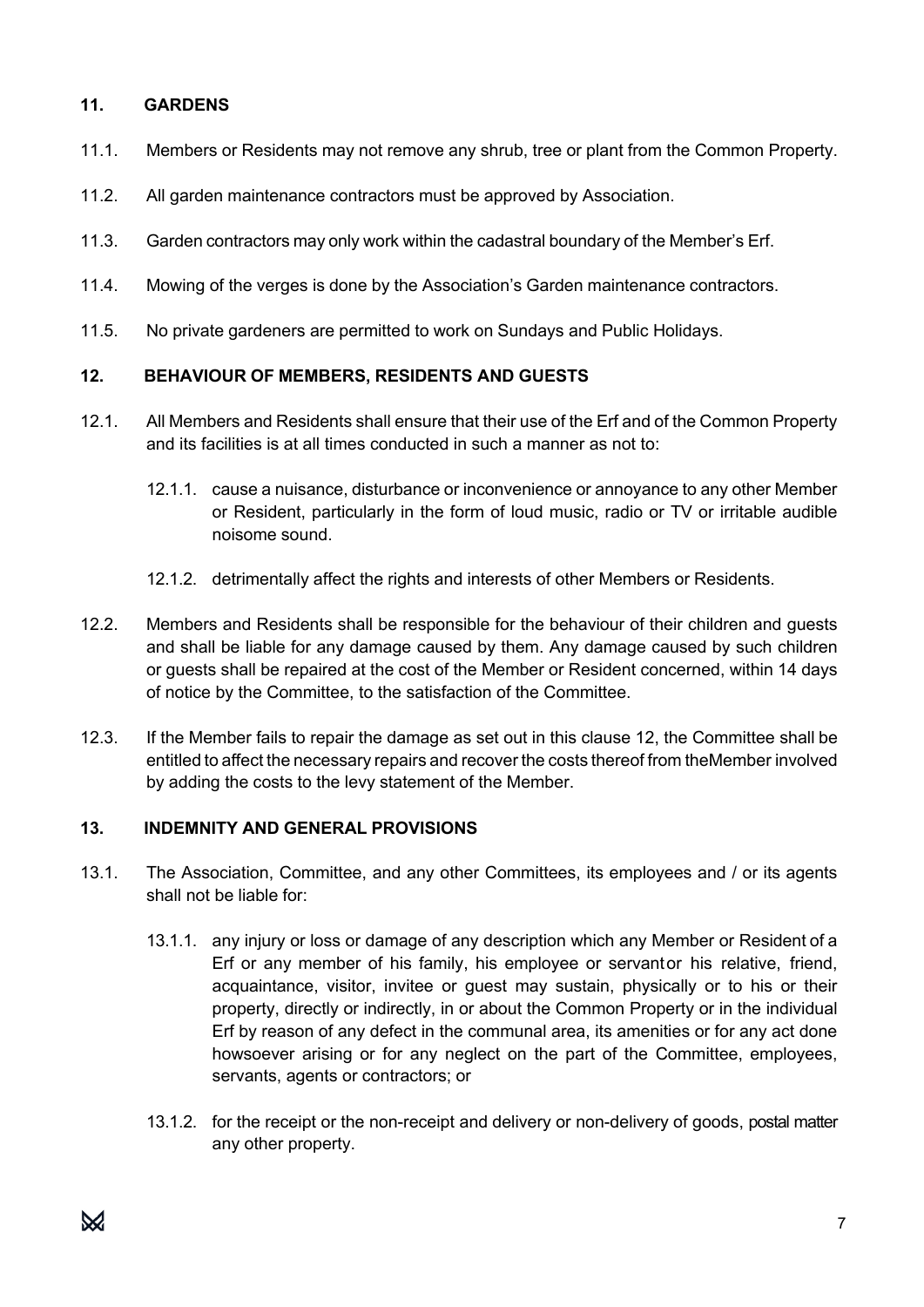- 13.2. A Member or Resident may not discharge a firearms or pellet guns on the common property.
- 13.3. A Member or Resident shall not use or permit his Erf to be used for any purpose which is injurious to the reputation of the Estate.
- 13.4. All complaints, violation of these rules, or any other cause of concern must be in written form addressed to the Committee or the Estate Manager of the Association.

#### **14. SIGNS AND NOTICES**

A Member or Resident of an Erf, used for residential purposes, may not place any sign, notice, billboard or advertisement of any kind whatsoever on any part of the common property or of an Erf, so as to be visible from outside the Erf, without the writtenconsent of the Committee first having been obtained.

#### **15. LITTERING**

A Member or Resident of an Erf shall not deposit, throw, or permit or allow to be deposited or thrown, on the common property any rubbish, including dirt, cigarette butts, foodscraps or any other litter whatsoever.

## **16. STORAGE OF FLAMMABLE MATERIAL AND OTHER DANGEROUS ACTS**

A Member or Resident shall not store any material, or do or permit or allow to be done, any other dangerous act in an Erf or in any building or on the Common Property which willor may increase the rate of the insurance premium payable by the Association on any insurance policy.

#### **17. ERADICATION OF PESTS**

A Member shall keep his Erf free of white ants, borer and other wood destroying insects and to this end shall permit the Committee, the Estate manager, and their duly authorized agents or employees, to enter upon his Erf from time to time for the purpose of inspecting the Erf and taking such action as may be reasonably necessaryto eradicate any such pests. The costs of the inspection, eradicating any such pests as may be found within the Erf, replacement of any woodwork or other material forming part of such Erf which may be damaged by any such pests shall be borne by the Memberof the Erf concerned.

## **18. ACCESS CONTROL, DELIVERY AND MOVING**

- 18.1. Before any furniture or heavy goods or materials are delivered or removed from any Erf, the Committee or Estate Manager must be notified to ensure thatadequate precautions are in place.
- 18.2. After any goods are delivered or removed from any Erf , the Committee or Estate Manager will be entitled to inspect the common property accessed by the movers, in order to asses any damage. Any damage noticed will be repaired at the expense of the Member of the Erf concerned.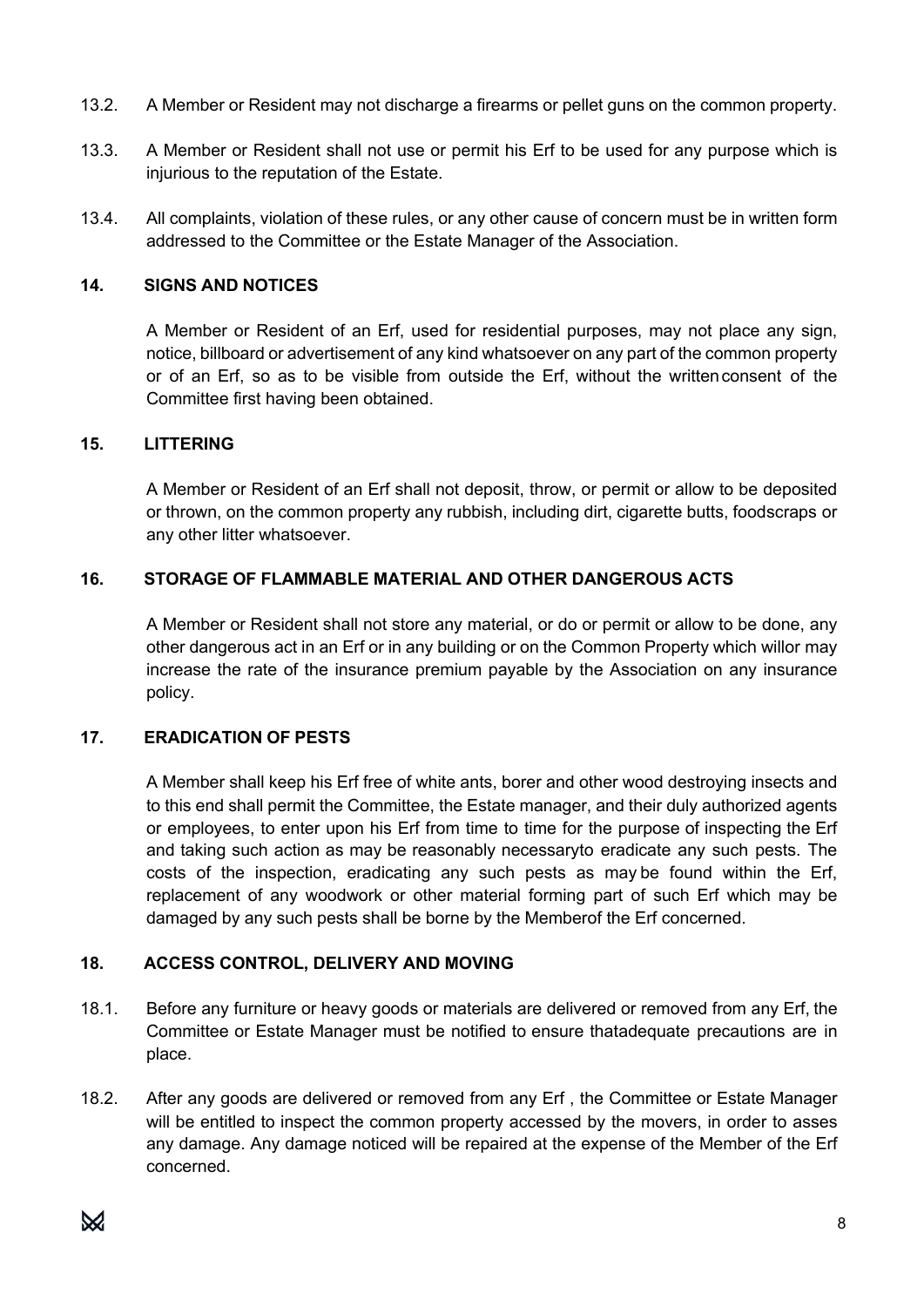- 18.3. Members, Residents and visitors are prohibited from tampering with any automatic gates, automatic booms or any other part of the common property.
- 18.4. Moves are permitted between 8am and 4pm Monday to Friday and Saturday between8am and 12pm (midday). No moves are permitted on Sundays. If a move extends beyond the working hours as set out, any additional supervisory costs will be for thecosts of the Erf Member who is moving.

## **19. LETTING OF UNITS**

- 21.1 The owners of sections are entitled to short term lettings subject to the following:
	- 21.1.1 The owner must keep proper and accurate records of the full identities, addresses and contact details of all tenants leasing their units.
	- 21.1.2 The owner must ensure that a copy of the Constitution and Estate Rules ismade available to each tenant and resident that occupies the let unit.
	- 21.1.3 The owner must ensure that each tenant sign an undertaking to comply with the Associations' Constitution and Estate Rules.

## **20. NUMBER OF OCCUPANTS**

An erf may only be occupied by a limited number of persons as approved bythe committee, which may not exceed the sum of 2 occupants per bedroom in an erf.

## **21. DOMESTIC EMPLOYEES**

A Member or Resident of an Erf shall:

- 23.1 be responsible for the activities and conduct of their domestic employees andshall ensure that their domestic employees understand that they must not breach any rules, law, or any local authority by-law which may affect the scheme;
- 23.2 ensure that their domestic employees and their visitors and/or invitees do notloiter on the Common Property;
- 23.3 ensure that their domestic employees and their visitors and/or invitees do notcause undue noise within their Erven or on the Common Property or elsewhere;
- 23.4 register their employee/s with security and to lodge a copy of the employee's identity document with security;
- 23.5 require that the domestic employee signs a register when entering or exiting the Estate; and
- 23.6 not request personal duties to be performed by any member or staff employed by the Estate.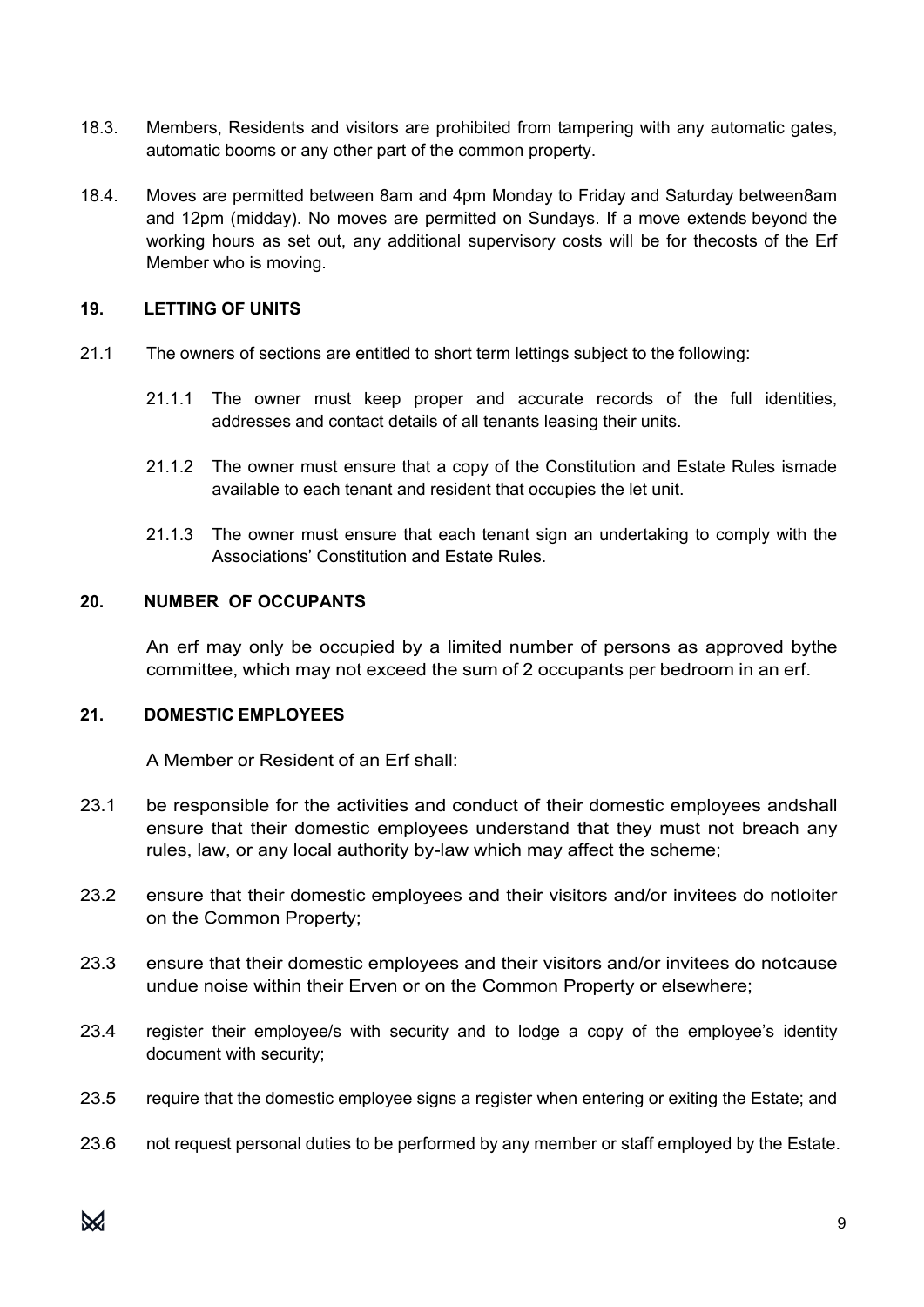## **22. SIGNAGE**

- 24.1 No signs may be displayed in the Estate except in accordance with the Association'sprotocol for the erection of new buildings or the security signs depicting zones on the perimeter fence.
- 24.2 No weathervanes are permitted.
- 24.3 No private, religious or commercial advertising notices or brochures can be distributed around the Estate. (This rule shall not apply to legitimate notices toresidents from the Association).
- 24.4 No commercial advertising of any nature shall be allowed on or in front of any property save for one "For Sale" or "To Let" sign which may be erected on the vergein front of a property.

## **23. FUNCTIONS, NUISANCE**

- 25.1 Large functions should be held at the club where there are adequate parkingfacilities.
- 25.2 Special permission is required for a function to be held within the Estate where morethan 30 people may be attending. This permission must be timeously obtained prior to the proposed date of such function. When considering such a request, the Association will take into account the position of the residence proposed to be used in relation to gates, proximity to neighbours, parking availability, times of function, type of music to be provided, size and position of any proposed marquee, arrangements at gates, requirements for security and additional guards, as well as any other matter of importance to the situation, all of which may result in the possible imposition of restrictions and/or special conditions as may be deemed appropriate.
- 25.3 Any private outside gathering at a residence may not extend past 22h30 after whichtime the party must move indoors.
- 23.4 Music being played may not interfere with any neighbours.
- 23.5 The use of laser lights, strobe lights, or any other form of flashing lights is strictlyprohibited.
- 23.6 No Member shall act in any way that may be reasonably construed as interfering withthe use and enjoyment by other Members of their properties or of the general amenities of the Estate. No Member shall use any area within the Estate in such a manner as will detrimentally affect the use and enjoyment of the amenities in the Estate by other Members.
- 23.7 Unreasonably disturbing, inconveniencing, annoying, being a nuisance to or interfering with any other resident, or his/her rights, in any manner deemed by the Association to be offensive and unacceptable, is strictly prohibited. This includes thebeating of drums and the playing of loud music.
- 23.8 Abuse of security members during the course of their duty is strictly prohibited.
- 23.9 No helicopter or other aerial conveyance may land at any place on the Estate withoutthe prior written consent of the Association and subject to such special conditions asmay be laid down.